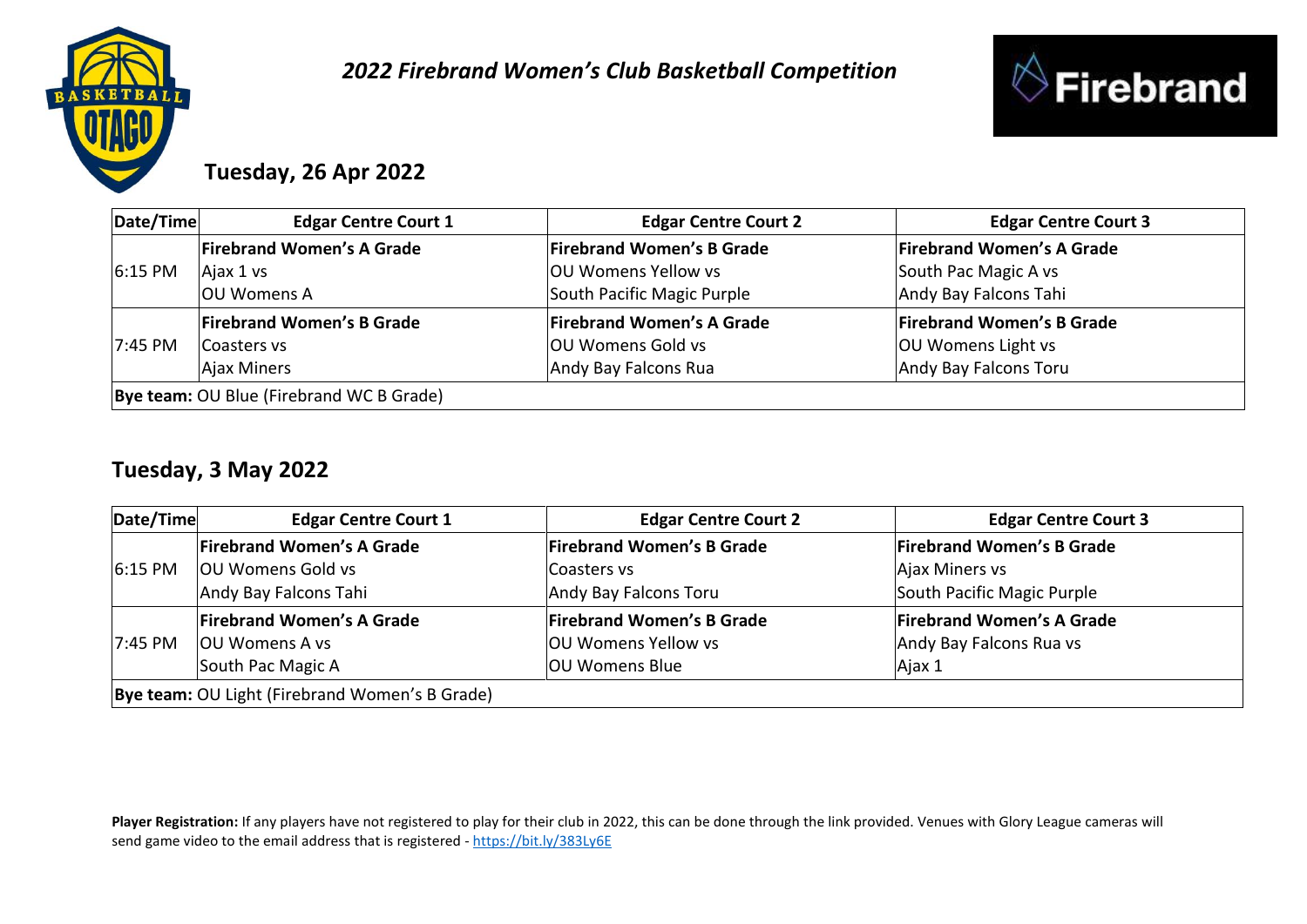



# **Tuesday, 10 May 2022**

| Date/Time                                       | <b>Edgar Centre Court 1</b>      | <b>Edgar Centre Court 2</b>      | <b>Edgar Centre Court 3</b>      |
|-------------------------------------------------|----------------------------------|----------------------------------|----------------------------------|
| $6:15$ PM                                       | <b>Firebrand Women's B Grade</b> | <b>Firebrand Women's A Grade</b> | <b>Firebrand Women's A Grade</b> |
|                                                 | South Pacific Magic Purple vs    | <b>OU Womens Gold vs</b>         | Andy Bay Falcons Rua vs          |
|                                                 | Andy Bay Falcons Toru            | Ajax 1                           | South Pac Magic A                |
|                                                 | <b>Firebrand Women's B Grade</b> | <b>Firebrand Women's B Grade</b> | <b>Firebrand Women's A Grade</b> |
| 7:45 PM                                         | Ajax Miners vs                   | Coasters vs                      | Andy Bay Falcons Tahi vs         |
|                                                 | OU Womens Blue                   | <b>OU Womens Light</b>           | <b>OU Womens A</b>               |
| Bye team: OU Yellow (Firebrand Women's B Grade) |                                  |                                  |                                  |

## **Tuesday, 17 May 2022**

| Date/Time                                      | <b>Edgar Centre Court 1</b>      | <b>Edgar Centre Court 2</b>      | <b>Edgar Centre Court 3</b>      |
|------------------------------------------------|----------------------------------|----------------------------------|----------------------------------|
| $6:15$ PM                                      | <b>Firebrand Women's A Grade</b> | <b>Firebrand Women's A Grade</b> | <b>Firebrand Women's B Grade</b> |
|                                                | Ajax 1 vs                        | <b>OU Womens Gold vs</b>         | South Pacific Magic Purple vs    |
|                                                | South Pac Magic A                | <b>IOU Womens A</b>              | <b>OU Womens Light</b>           |
| 7:45 PM                                        | <b>Firebrand Women's B Grade</b> | <b>Firebrand Women's A Grade</b> | <b>Firebrand Women's B Grade</b> |
|                                                | Andy Bay Falcons Toru vs         | Andy Bay Falcons Tahi vs         | Ajax Miners vs                   |
|                                                | <b>OU Womens Blue</b>            | Andy Bay Falcons Rua             | <b>OU Womens Yellow</b>          |
| Bye team: Coasters (Firebrand Women's B Grade) |                                  |                                  |                                  |

**Player Registration:** If any players have not registered to play for their club in 2022, this can be done through the link provided. Venues with Glory League cameras will send game video to the email address that is registered - <https://bit.ly/383Ly6E>